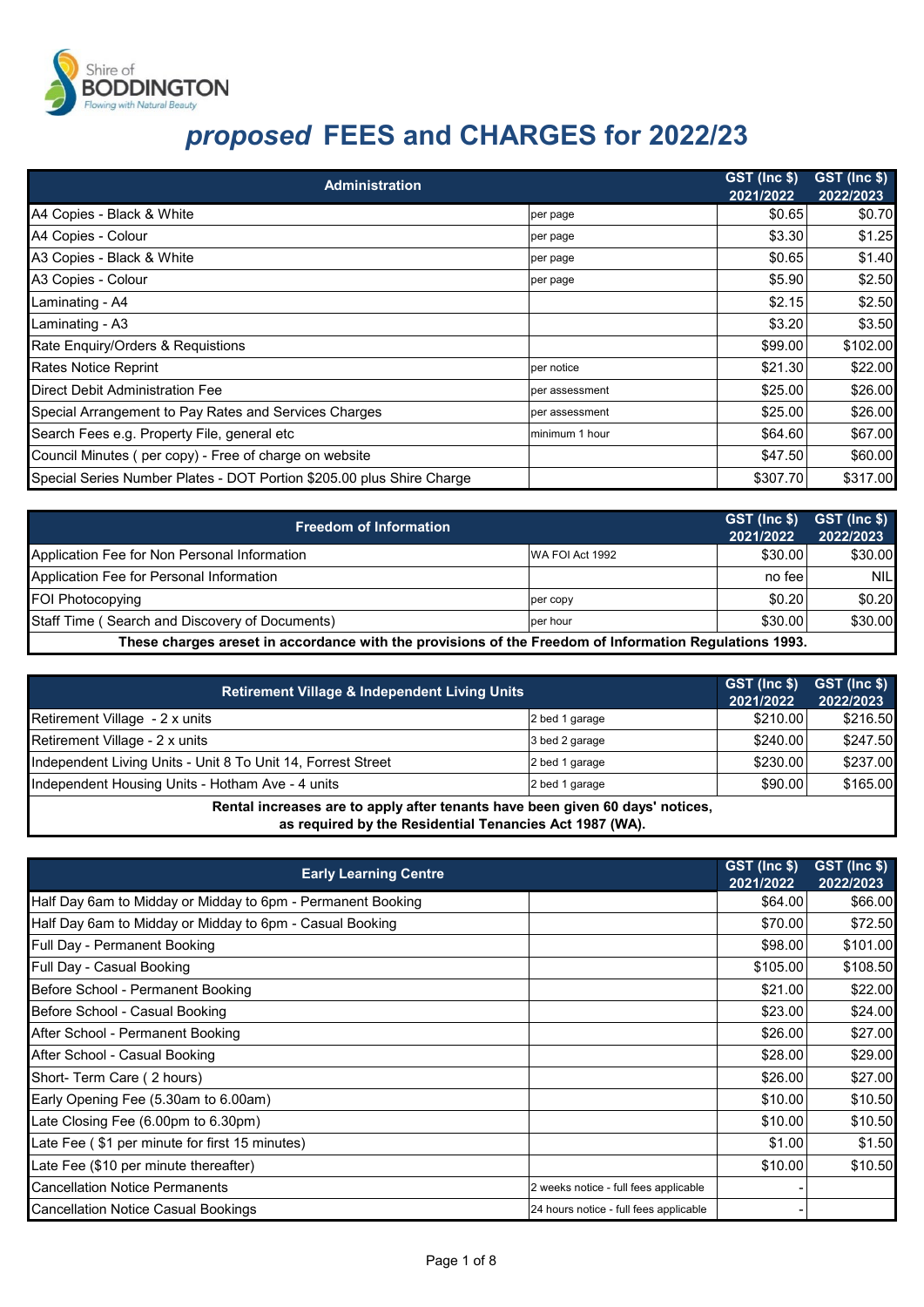

| <b>Living Longer Living Stronger</b> | GST (Inc \$) GST (Inc \$)<br>2021/2022 | 2022/2023 |
|--------------------------------------|----------------------------------------|-----------|
| Initial Assessment Tier 1            | \$85.00                                | \$85.00   |
| Initial Assessment Tier 2            | \$60.00                                | \$60.00   |
| Casual Session Fee Tier 1            | \$5.00                                 | \$5.00    |
| <b>Casual Session Fee Tier 2</b>     | \$5.00                                 | \$5.00    |

| <b>Youth Centre</b> | $GST$ (Inc $$)$ $GST$ (Inc $$)$ )<br>2021/2022 | 2022/2023 |
|---------------------|------------------------------------------------|-----------|
| <b>Entry Fee</b>    | <b>NIL</b>                                     | NIL.      |
| Food and Beverage   | as per seasonal price list                     |           |

Proposing new fee structure - charge has been simplified into Potable & Non-Potable Water

| <b>Water Charges</b>                                                         |                         | $GST$ (Inc $$$ ) $GST$ (Inc $$$ )<br>2021/2022 | 2022/2023 |
|------------------------------------------------------------------------------|-------------------------|------------------------------------------------|-----------|
| Standpipe Water - Potable - Use per kilolitre (or part thereof)              |                         | \$9.60                                         | \$10.00   |
| Standpipe Water Truck Bay- Non Potable - Use per kilolitre (or part thereof) |                         | \$4.80                                         | \$5.00    |
| Standpipe Water - Minimum Fee                                                | potable and non potable | \$9.60                                         | \$10.00   |
| Standpipe Access Cards or Keys Bond                                          | per card or key         | \$118.00                                       | \$120.00  |

Proposing new fee structure - charges relating to alcohol & non-alcohol event has been removed.

| <b>Recreation Centre</b>                      |                    | GST (Inc \$)<br>2021/2022 | GST (Inc \$)<br>2022/2023 |
|-----------------------------------------------|--------------------|---------------------------|---------------------------|
| Local Clubs/Local Community Groups - Meeting  | Function Room Only |                           | \$38.50                   |
| Local Clubs/Local Community Groups - Function | Function Room Only |                           | \$124.00                  |
| Local Clubs/Local Community Groups - Kitchen  | Kitchen Only       |                           | \$51.50                   |
| Private/Business - Meeting                    | Function Room Only |                           | \$93.00                   |
| <b>Private/Business - Function</b>            | Function Room Only |                           | \$282.50                  |
| Private/Business - Kitchen                    | Kitchen Only       |                           | \$93.00                   |
| Single Court                                  | per hour           | \$22.00                   | \$23.00                   |
| Double Court                                  | per hour           | \$33.00                   | \$34.00                   |
| CMCA - Whole of Facility (except courts)      | per event(weekly)  | \$3,075.00                | \$3,167.50                |

Proposing new fee structure - charges relating to alcohol & non-alcohol event has been removed + hourly hire rate for function rooms has been removed. These prices have also been reduced to reflect the difference in amenties compared to the Recreation Centre.

| <b>Town Hall</b>                              |                           | GST (Inc \$)<br>2021/2022 | GST (Inc \$)<br>2022/2023 |
|-----------------------------------------------|---------------------------|---------------------------|---------------------------|
| Local Clubs/Local Community Groups - Meeting  | <b>Function Room Only</b> |                           | \$23.25                   |
| Local Clubs/Local Community Groups - Function | <b>Function Room Only</b> |                           | \$103.00                  |
| Local Clubs/Local Community Groups - Kitchen  | Kitchen Only              |                           | \$26.75                   |
| Private/Business - Meeting                    | <b>Function Room Only</b> |                           | \$46.50                   |
| Private/Business - Function                   | <b>Function Room Only</b> |                           | \$201.00                  |
| Private/Business - Kitchen                    | Kitchen Only              |                           | \$46.50                   |

| Ovals & Parks (Town Oval/Boddington Old School Oval/Foreshore) |         | GST (Inc \$)<br>2021/2022 | GST (Inc \$)<br>2022/2023 |
|----------------------------------------------------------------|---------|---------------------------|---------------------------|
| <b>Ovals - Local Community Group</b>                           | per use | \$248.00                  | \$120.00                  |
| Ovals - Other                                                  | per use | \$620.00                  | \$430.00                  |
| Foreshore                                                      | per use |                           | \$120.00                  |
| Town Oval - Light Usage - All Users                            | ber use | \$16.20                   | \$35.00                   |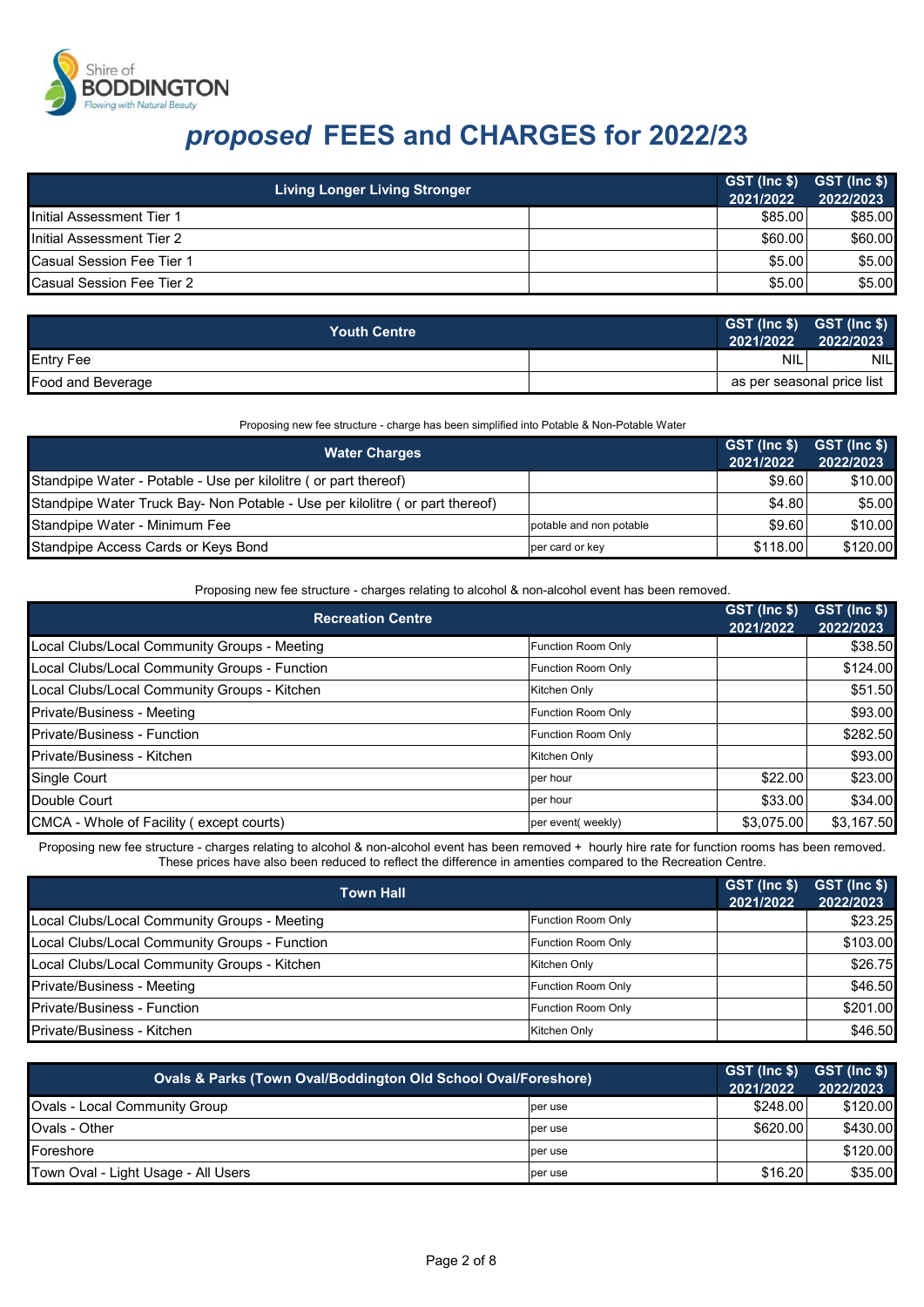

| <b>Bonds</b>             |                          | $ \textsf{GST} \textsf{Inc}\texttt{\$} $ $ \textsf{GST} \textsf{Inc}\texttt{\$} $<br>2021/2022 | 2022/2023 |
|--------------------------|--------------------------|------------------------------------------------------------------------------------------------|-----------|
| Access, Facility and Key | applicable to all hirers | \$118.00                                                                                       | \$120.00  |
| Cleaning                 | applicable to all hirers | \$118.00                                                                                       | \$120.00  |
| Gazebo                   | applicable to all hirers | \$118.00                                                                                       | \$120.00  |

| <b>Sporting Club Hire Charges</b>   |                  | GST (Inc \$)<br>2021/2022 | GST (Inc \$)<br>2022/2023 |
|-------------------------------------|------------------|---------------------------|---------------------------|
| Boddington Badminton Club           | includes juniors | \$321.00                  | \$321.00                  |
| <b>Boddington Cricket Club</b>      | includes juniors | \$492.50                  | \$492.50                  |
| <b>Boddington Tennis Club</b>       | includes juniors | \$1,138.50                | \$492.50                  |
| <b>Boddington Football Club</b>     | includes juniors | \$4,550.00                | \$4,550.00                |
| <b>Boddington Netball Club</b>      | includes juniors | \$1,138.50                | \$1,138.50                |
| <b>Boddington Junior Basketball</b> |                  | \$126.30                  | \$130.50                  |
| Introductory Sports Initial Fee     |                  | \$91.60                   | \$94.50                   |

| <b>Swimming Pool Charges</b>                |                           | GST (Inc \$)<br>2021/2022 | GST (Inc \$)<br>2022/2023 |
|---------------------------------------------|---------------------------|---------------------------|---------------------------|
| <b>Season Family</b>                        | immediate dependants only | \$245.00                  | \$252.50                  |
| Season - Adult                              |                           | \$112.00                  | \$115.50                  |
| Season - Child 3-17 years                   |                           | \$61.00                   | \$63.00                   |
| Season - Aged and/or Concession Card Holder |                           | \$61.00                   | \$63.00                   |
| Daily - Adult                               |                           | \$3.20                    | \$3.50                    |
| Daily - Child 3-17 years                    |                           | \$2.00                    | \$2.50                    |
| Daily - Aged and/or Concession Card Holder  |                           | \$2.00                    | \$2.50                    |
| Daily - School Entry                        |                           | \$2.00                    | \$2.50                    |
| Lane Hire                                   | per lane, per hour        | \$19.50                   | \$10.00                   |
| After Hours Fee                             |                           | \$70.00                   | \$72.50                   |
| <b>Swimming Carnival</b>                    |                           | No Charge                 |                           |

| <b>Cemetery Fees</b>                                                                    |                | GST (Inc \$)<br>2021/2022 | GST (Inc \$)<br>2022/2023 |
|-----------------------------------------------------------------------------------------|----------------|---------------------------|---------------------------|
| <b>Burial</b>                                                                           |                | \$1,925.00                | \$1,983.00                |
| Extra Depth (per 300 mm)                                                                |                | \$170.00                  | \$175.50                  |
| Grave Re-Opening - Ordinary Grave - No Masonry                                          |                | \$1,923.00                | \$1,981.00                |
| Land for Graves - Grant of Right of Burial                                              |                | \$180.00                  | \$185.50                  |
| Land for Graves - Exhumation Fee                                                        |                | \$2,400.00                | \$2,472.00                |
| Land For Graves - Re-internment After Exhumation                                        |                | \$1,200.00                | \$1,236.00                |
| Monumental Work - Permission to Erect Headstone                                         |                | \$177.00                  | \$182.50                  |
| Monumental Work - Permit                                                                |                | \$25.00                   | \$26.00                   |
| Funeral Director's License - Annual Fee                                                 |                | \$505.00                  | \$520.50                  |
| Funeral Director's License - Single Funeral Permit                                      |                | \$85.00                   | \$88.00                   |
| Funeral Director's License - Re-Issue of Grant of Burial/Registration of Assigned Grant |                | \$180.00                  | \$185.50                  |
| Penalty Fees - Internment of Oblong or Oversized Casket                                 | additional fee | \$250.00                  | \$257.50                  |
| Penalty Fees - Internment on Weekend, Public Holiday or After Hours                     | additional fee | \$200.00                  | \$206.00                  |
| Disposal of Ashes - Spreading of Ashes                                                  |                | Nil                       | <b>Nil</b>                |
| Disposal of Ashes - Second Internment - Second Plaque on Plate                          |                | At Cost + 10%             |                           |
| Disposal of Ashes - Placement of Ashes in Existing Famil Grave 300mm Depth              |                | \$250.00                  | \$257.50                  |
| <b>Reservations - Niche Wall</b>                                                        | single         | \$180.00                  | \$185.50                  |
| Miscellaneous Charges - Copy of Grant of Burial                                         |                | \$35.00                   | \$36.50                   |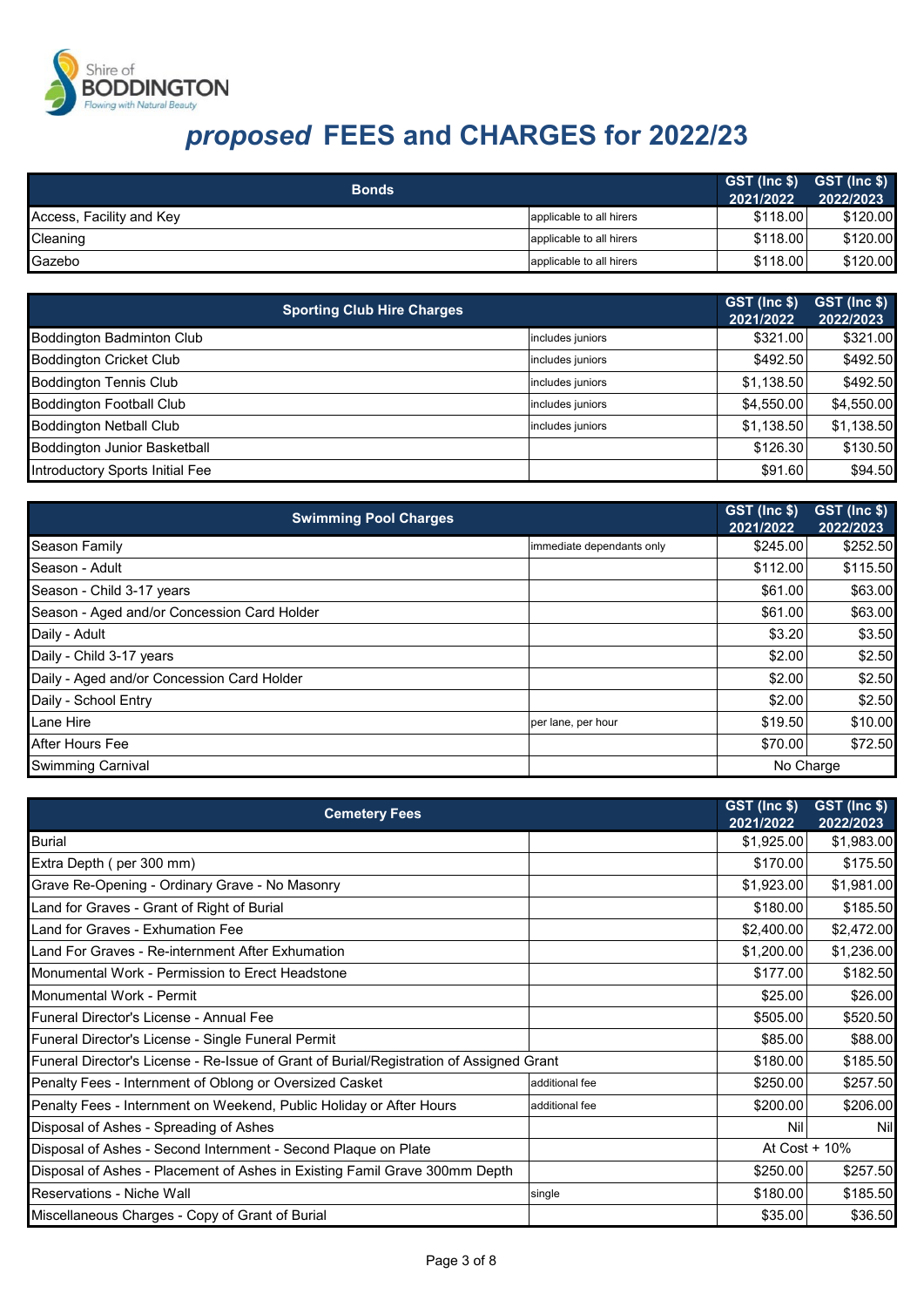

| <b>Cemetery Fees continued</b>                                   | $GST$ (lnc $$)$ $GST$ (lnc $$)$ )<br>2021/2022 | 2022/2023 |
|------------------------------------------------------------------|------------------------------------------------|-----------|
| Miscellaneous Charges - Plagues                                  | At Cost + $10\%$                               |           |
| Miscellaneous Charges - Plaque Installation Costs (Staff Labour) | \$150.00                                       | \$154.50  |
| Miscellaneous Charges - Chair Hire - Per Chair                   | \$1.65                                         | \$2.00    |

| Caravan, Camping Sites, Overnight Accomodation and Long Term Accomodation                         |                           | <b>GST (Inc \$)</b><br>2021/2022 | GST (Inc \$)<br>2022/2023 |
|---------------------------------------------------------------------------------------------------|---------------------------|----------------------------------|---------------------------|
| Caravan En-suite - Weekly                                                                         | 2 Adults & 2 Children     | \$230.00                         | \$240.00                  |
| Caravan En-suite - Single Night                                                                   | 2 Adults & 2 Children     | \$57.00                          | \$40.00                   |
| Caravan En- suite - Additional Persons                                                            |                           | \$10.50                          | \$10.00                   |
| Caravan Other Sites - Weekly                                                                      | 2 Adults & 2 Children     | \$190.00                         | \$180.00                  |
| Caravan Other Sites - Single Night                                                                | 2 Adults & 2 Children     | \$35.00                          | \$30.00                   |
| Caravan Other Sites - Additional Persons                                                          |                           | \$10.50                          | \$7.50                    |
| Camping - Powered                                                                                 | 2 Adults & 2 Children     | \$25.00                          | \$25.00                   |
| Camping - Non - Powered                                                                           | 2 Adults & 2 Children     | \$20.00                          | \$20.00                   |
| Camping - Additional Persons                                                                      | Powered/Non-Powered Sites | \$8.50                           | \$5.00                    |
| CMCA Caravan Club 10% Discount on all fees                                                        |                           | \$0.00                           | \$0.00                    |
| Shower/Toilet Use Only                                                                            |                           | \$5.00                           | \$5.00                    |
| Old Police Station                                                                                | up to 4 persons           | \$150.00                         | \$154.50                  |
| Old Police Station - Additional Persons                                                           | maximum of 6 persons      | \$25.00                          | \$26.00                   |
| Old Police Station - Rodeo Friday/Saturday                                                        | up to 4 persons           | \$300.00                         | \$309.00                  |
| Old Police Station - Rodeo Friday/Saturday Additional Persons                                     | maximum of 6 persons      | \$25.00                          | \$26.00                   |
| Overflow Camping - Rodeo Friday/Saturday - Per Adult                                              |                           | \$26.00                          | \$30.00                   |
| Overflow Camping - Rodeo Friday/Saturday - Per Child                                              |                           | \$10.40                          | \$10.00                   |
| Overflow Camping - Non Rodeo - Per Person                                                         |                           | \$16.00                          | \$16.50                   |
| Long Term Accommodation - En-suite Weekly - 28 continuous nights or more                          | 2 Adults & 2 Children     | \$185.00                         | \$191.00                  |
| Long Term Accommodation - En-suite Weekly Additional Persons - 28<br>continuous nights or more    | additional persons        | \$31.00                          | \$32.00                   |
| Long Term Accommodation - Other Sites Weekly - 28 continuous nights or more 2 Adults & 2 Children |                           | \$164.00                         | \$169.00                  |
| Long Term Accommodation - Other Sites Weekly Additional Persons-28<br>continuous nights or more   | additional persons        | \$31.00                          | \$32.00                   |
| Tenancy Documentation Preparing Fee (3 Months or over)                                            |                           | \$61.80                          | \$64.00                   |

| Plant & Equipment/Private Works (Hourly) |                              | GST (Inc \$)<br>2021/2022 | GST (Inc \$)<br>2022/2023 |
|------------------------------------------|------------------------------|---------------------------|---------------------------|
| Grader                                   | (includes operator) per hour | \$200.00                  | \$206.00                  |
| Truck (Tandem 10m3)                      | (includes operator) per hour | \$188.00                  | \$194.00                  |
| Loader                                   | (includes operator) per hour | \$188.00                  | \$194.00                  |
| Tractor                                  | (includes operator) per hour | \$170.00                  | \$175.50                  |
| Multi Tyred Roller                       | per hour plus mobilisation   | \$177.00                  | \$182.50                  |
| Massey Loader/Tractor                    | (includes operator) per hour | \$170.00                  | \$175.50                  |
| Road Broom & Utility                     | (includes operator) per hour | \$188.00                  | \$194.00                  |
| <b>Footpath Sweeper</b>                  | (includes operator) per hour | \$170.00                  | \$175.50                  |
| Tractor & Slasher                        | (includes operator) per hour | \$200.00                  | \$206.00                  |
| <b>Utility</b>                           | (includes operator) per hour | \$88.00                   | \$91.00                   |
| Supervisor - Including Vehicle           | (includes operator) per hour | \$188.00                  | \$194.00                  |
| Supervisor - Excluding Vehicle           | per hour                     | \$99.00                   | \$102.00                  |
| Labour Hire                              | per hour                     | \$88.00                   | \$91.00                   |
| Labour Hire - Overtime - Time and a half | per hour                     | \$138.00                  | \$142.50                  |
| Labour Hire - Overtime - Double Time     | per hour                     | \$177.00                  | \$182.50                  |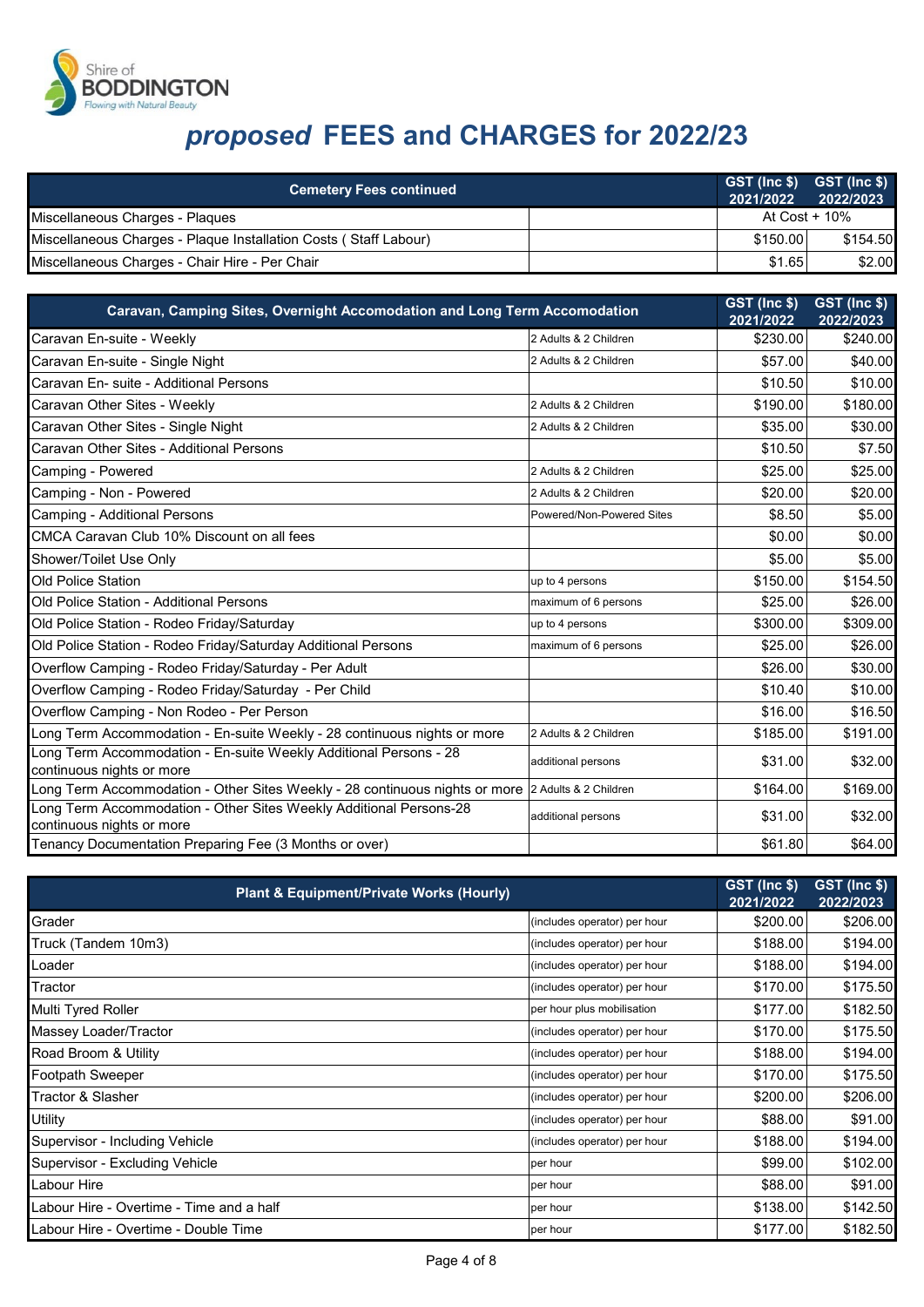

| <b>Directional Signage</b>                             | 2021/2022 | GST (Inc \$) GST (Inc \$)<br>2022/2023 |
|--------------------------------------------------------|-----------|----------------------------------------|
| Directional Signage Request                            | \$102.00  | \$105.50                               |
| Directional Signage Ordering, Manufacturing & Erection | \$430.00  | \$443.00                               |
| Directional Signage Return                             | \$102.00  | \$105.50                               |

| <b>Ranger Fees &amp; Charges</b>                                                            |                                   | GST (Inc \$)<br>2021/2022 | GST (Inc \$)<br>2022/2023  |
|---------------------------------------------------------------------------------------------|-----------------------------------|---------------------------|----------------------------|
| Animal Destruction Fee - (During Office Hours)                                              |                                   | \$90.70                   | \$93.50                    |
| Ranger Call Out Fee - Wandering Livestock, Animal Destruction and Illegal<br><b>Burning</b> | minimum charge of 3 hours         | \$155.40                  | \$160.50                   |
| Transportation of Animals Impounded Per Vehicle Load or Part Thereof                        | at cost + 10% plus admin fee      |                           | At $cost + 10\%$ admin fee |
| Wandering Livestock - Local Law Charge                                                      |                                   | \$246.00                  | \$253.50                   |
| Additional Labour Fee For Dealing With Stock                                                |                                   | \$88.50                   | \$91.50                    |
| Impound Fee - Mon - Frid (Excluding Public Holidays                                         | 8am - 5pm                         | \$70.10                   | \$72.50                    |
| Impound Fee - All Other Times                                                               |                                   | \$188.60                  | \$194.50                   |
| Impound Sustenance Fees - Dogs & Cats                                                       | daily fee                         | \$22.60                   | \$23.50                    |
| Impound Sustenance Fees - Horses, Mules, Bulls, Geldings Etc Per Head                       | daily fee                         | \$21.55                   | \$22.50                    |
| Impound Sustenance Fees - Pigs, Rams, Lambs, Goats Etc Per Head                             | daily fee                         | \$14.50                   | \$15.00                    |
| Animal Trap Bond - Cat Trap Small, Dog/Fox Trap Large                                       | per trap                          | \$118.00                  | \$122.00                   |
| Animal Trap Hire - Per Week                                                                 | per trap                          | \$14.40                   | \$15.00                    |
| Parking Local Laws                                                                          |                                   | \$60.00                   | \$62.00                    |
| Vehicles/Abandoned Vehicles Recovery - During Office Hours                                  | plus tow vehicle & refuse charges | \$89.20                   | \$92.00                    |
| Vehicles/Abandoned Vehicles Recovery - During Office Hours                                  | plus tow vehicle & refuse charges | \$157.40                  | \$162.50                   |

| Dog Registration Fees & Charges                             | GST (Inc \$)<br>2021/2022 | $ \textsf{GST}\rangle$ (Inc \$)<br>2022/2023 |
|-------------------------------------------------------------|---------------------------|----------------------------------------------|
| Dog Registration - Unsterlised 1 Year                       | \$50.00                   | \$50.00                                      |
| Dog Registration - Unsterlised 3 Years                      | \$120.00                  | \$120.00                                     |
| Dog Registration - Unsterilised - Lifetime                  | \$250.00                  | \$250.00                                     |
| Dog Registration - Sterlised 1 Year                         | \$20.00                   | \$20.00                                      |
| Dog Registration - Sterlised 3 Years                        | \$42.50                   | \$42.50                                      |
| Dog Registration - Sterilised - Lifetime                    | \$100.00                  | \$100.00                                     |
| Dog Registration - Pensioner Concession - 50% Of Above Fees |                           |                                              |
| Dog Registration - Working Dogs - 50% Of Working Dogs       |                           |                                              |
| Registration Of Dog Kept In Approved Kennel                 | \$200.00                  | \$200.00                                     |
| All Dog Registration Fees Are Legislated In The Dog Act     |                           |                                              |

| <b>Cat Registration Fees &amp; Charges</b>                  | 2021/2022 | GST (Inc \$) GST (Inc \$)<br>2022/2023 |
|-------------------------------------------------------------|-----------|----------------------------------------|
| Cat Registration - Sterlised 1 Year                         | \$20.00   | \$20.00                                |
| Cat Registration - Sterlised 3 Years                        | \$42.50   | \$42.50                                |
| Cat Registration - Sterilised - Lifetime                    | \$100.00  | \$100.00                               |
| Cat Registration - Pensioner Concession - 50% Of Above Fees |           |                                        |
| All Cat Registration Fees Are Legislated In The Cat Act     |           |                                        |

| <b>Microchipping Charges</b> | 2021/2022 | $GST$ (lnc $$)$ $GST$ (lnc $$)$<br>2022/2023 |
|------------------------------|-----------|----------------------------------------------|
| Dog Microchipping            | \$50.00   | \$50.00                                      |
| Cat Microchipping            | \$50.00   | \$50.00                                      |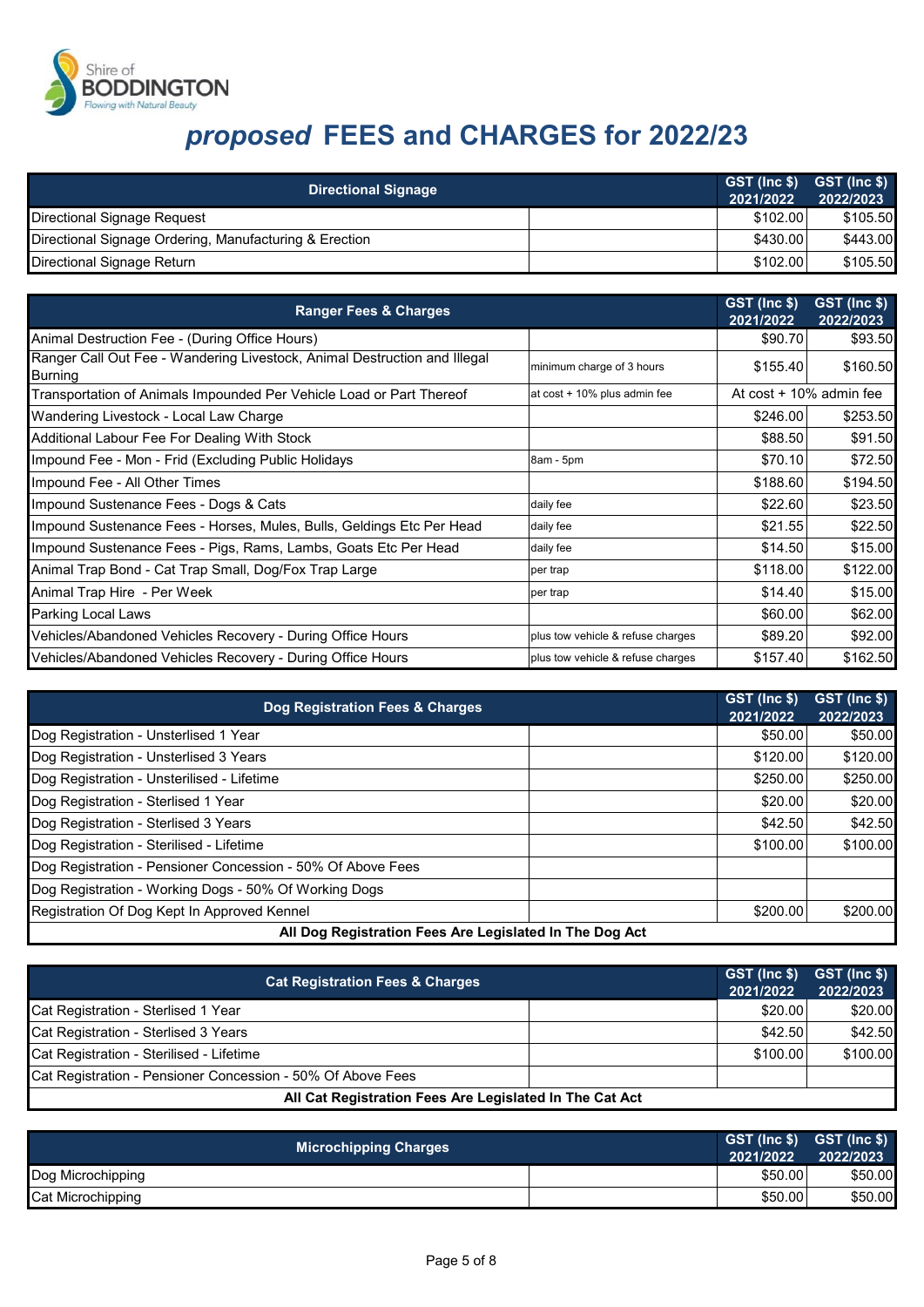

These charges will remain unchanged and will be reviewed at the Adoption of the Annual Budget.

| <b>Refuse Charges</b>                                                               | GST (Inc \$)<br>2021/2022 | GST (Inc \$)<br>2022/2023 |
|-------------------------------------------------------------------------------------|---------------------------|---------------------------|
| Domestic Kerbside Refuse & Recycling Collection on Rate Notice                      | \$329.00                  | \$329.00                  |
| Commercial Kerbside Refuse & Recycling Collection on Rate Notice                    | \$329.00                  | \$329.00                  |
| Commercial/Domestic Additional Kerbside Refuse & Recycling Bin Service              | \$329.00                  | \$329.00                  |
| Domestic Refuse Service Only                                                        | \$260.00                  | \$260.00                  |
| <b>Commercial Refuse Service Only</b>                                               | \$260.00                  | \$260.00                  |
| Domestic Recycling Service Only                                                     | \$85.00                   | \$85.00                   |
| <b>Commercial Recycling Service Only</b>                                            | \$85.00                   | \$85.00                   |
| Additional Commercial/Domestic Recycling Bin Service Only                           | \$85.00                   | \$85.00                   |
| Eligible Pensioners/Seniors - Kerbside Refuse & Recycling Collection on Rate Notice | \$185.00                  | \$185.00                  |
| Eligible Pensioners/Seniors - Additional Kerbside Refuse & Recycling Bin Service    | \$330.00                  | \$330.00                  |
| Eligible Pensioners/Seniors - Domestic Refuse Service Only                          | \$130.00                  | \$130.00                  |
| Eligible Pensioners/Seniors - Additional Refuse Bin Service Only                    | \$260.00                  | \$260.00                  |
| Eligible Pensioners/Seniors - Recycling Bin Service Only                            | \$85.00                   | \$85.00                   |
| Eligible Pensioners/Seniors - Additional Recycling Bin Service Only                 | \$85.00                   | \$85.00                   |

| <b>Tip Refuse Charges</b>                                       |                                   | GST (Inc \$)<br>2021/2022 | GST (Inc \$)<br>2022/2023 |
|-----------------------------------------------------------------|-----------------------------------|---------------------------|---------------------------|
| Commercial - Disposal of 1m3 of Any Type of Waste               | per ticket                        | \$26.00                   | \$27.00                   |
| Commercial - Disposal of 0.230m3 of Any Waste                   | wheely bin ticket                 | \$7.00                    | \$7.50                    |
| Commercial - Disposal of Clean Green Waste per 1m3              |                                   | \$6.00                    | \$6.50                    |
| Commercial - Disposal of Clean Green Waste - Commercial Mulched |                                   | Free                      | \$0.00                    |
| Asbestos Burial - per m3                                        |                                   | \$172.00                  | \$177.50                  |
| Septage Per Litre                                               | cents per litre                   | \$0.10                    | \$0.25                    |
| Vehicle Bodies - Car                                            | 3 tickets                         | \$78.00                   | \$80.50                   |
| Vehicle Bodies - Truck                                          | 6 tickets                         | \$156.00                  | \$161.00                  |
| Out Of Hours Supervision Refuse Site Acces By Prior Appointment | minimum of 1 hour or part thereof | \$88.00                   | \$91.00                   |
| Non-Commercial Mattress Disposal                                |                                   | Free                      | Free                      |
| <b>Commercial Mattress Disposal</b>                             |                                   |                           | Not Accepted Not Accepted |

| <b>Health Charges</b>                                              |           | GST (Inc \$)<br>2021/2022 | GST (Inc \$)<br>2022/2023 |
|--------------------------------------------------------------------|-----------|---------------------------|---------------------------|
| <b>Stallholders Permit</b>                                         | per annum | \$518.00                  | \$534.00                  |
| Stallholders/Traders Permit Per Day (Or Part Thereof)              |           | \$52.00                   | \$54.00                   |
| Stallholders Permit Per Day (Or Part Thereof) Community/Non Profit |           | Free                      | Free                      |
| Food Business Surveillance and Inspection Fee                      |           |                           |                           |
| a. Risk Category - High                                            |           |                           | \$1,066.50                |
| b. Risk Category - Medium                                          |           |                           | \$534.00                  |
| c. Risk Category - Low                                             |           |                           | \$267.00                  |
| d. Risk Category - Exempt                                          |           |                           | <b>NIL</b>                |
| Late Payment Administration Fee                                    |           |                           | \$50.00                   |
| Offensive Trade Licence Other Eg Piggery                           | per annum | \$279.00                  | \$287.50                  |
| Septic Tank Application - Local Government Report                  |           | \$135.00                  | \$139.50                  |
| Construction of Annex or Shed at Caravan Park                      |           | \$114.00                  | \$117.50                  |
| Lodging House Licence 6-15 persons                                 | per annum | \$68.00                   | \$70.50                   |
| Lodging House Licence 16-25 persons                                | per annum | \$135.00                  | \$139.50                  |
| Lodging House Licence 26+ persons                                  | ber annum | \$197.00                  | \$203.00                  |
| <b>Water Testing</b>                                               |           | \$93.00                   | \$96.00                   |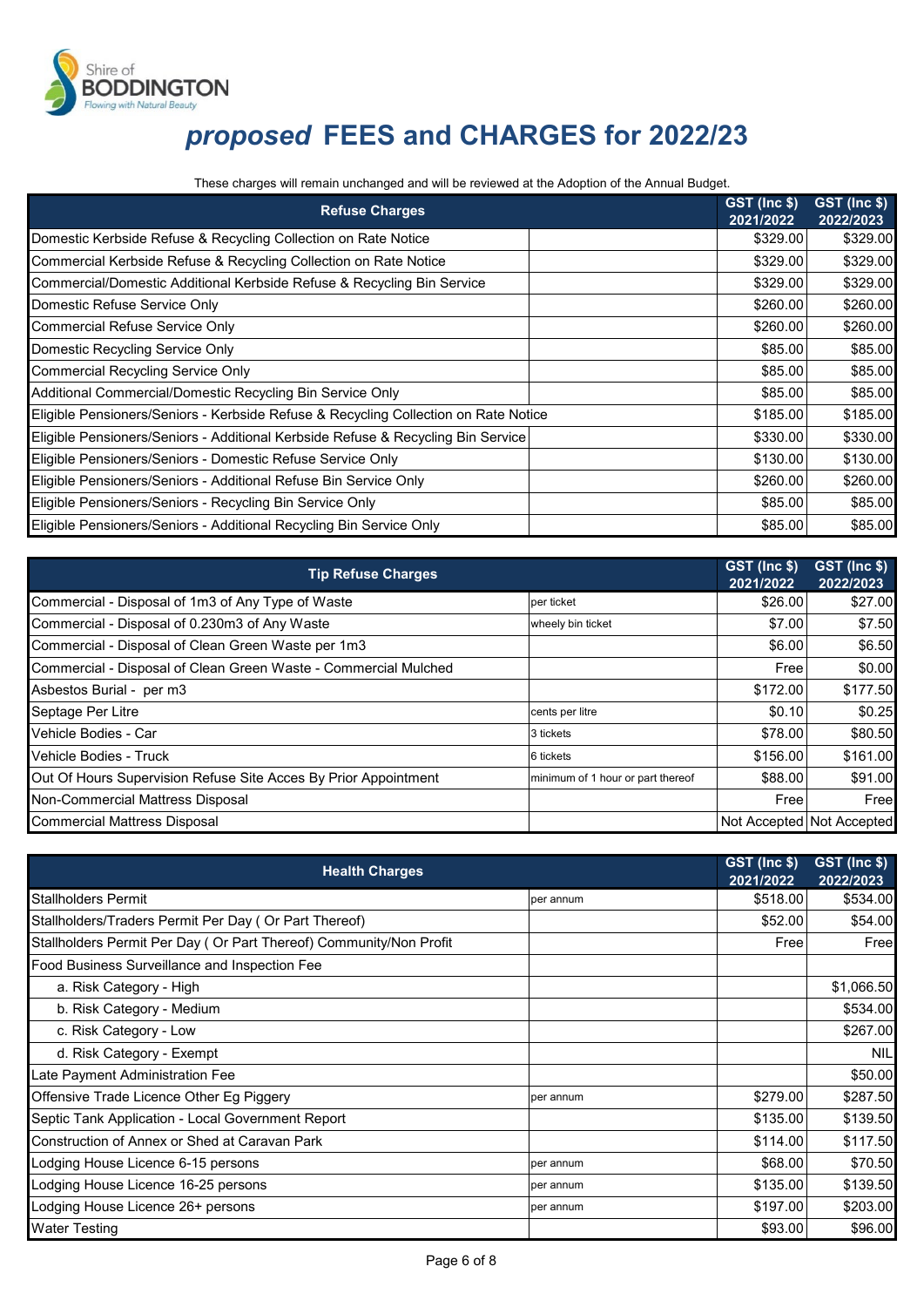

| <b>Health Charges continued</b>                                             |                                   | GST (Inc \$)<br>2021/2022 | GST (Inc \$)<br>2022/2023 |
|-----------------------------------------------------------------------------|-----------------------------------|---------------------------|---------------------------|
| <b>Water Testing travel</b>                                                 | per kilometre                     | \$0.93                    | \$1.00                    |
| Swimming Pool Inspections                                                   | per inspection                    | \$93.00                   | \$96.00                   |
| Kerb/Footpath Bond                                                          |                                   | \$2,388.00                | \$2,460.00                |
| Application to Construct or Install an Appartus For the Treatment of Sewage | Septic Tank Application           |                           |                           |
| - Application Fee - Statutory Fee                                           |                                   | \$118.00                  | \$118.00                  |
| - Inspection Fee - Statutory Fee                                            |                                   | \$118.00                  | \$118.00                  |
| Notification of Food Business                                               | Food Regulations 2009, Schedule 2 |                           | \$75.00                   |
| <b>Registration of Food Business</b>                                        | Food Regulations 2009, Schedule 2 |                           | \$230.00                  |

| <b>Town Planning</b>                                                                                                       |                                                       | GST (Inc \$)<br>2021/2022 | GST (Inc \$)<br>2022/2023 |
|----------------------------------------------------------------------------------------------------------------------------|-------------------------------------------------------|---------------------------|---------------------------|
| <b>Development Applications Fees</b>                                                                                       |                                                       |                           |                           |
| No more than \$50,000                                                                                                      |                                                       | \$147.00                  | \$147.00                  |
| More than \$50,000 but less than \$500,000                                                                                 |                                                       | \$0.00                    | \$0.00                    |
| More than \$500,000 but less than \$2.5m                                                                                   | \$1,700 + 0.257% for every \$1 in excess of \$500,000 |                           |                           |
| More than \$2.5m but less than \$5m                                                                                        | \$7,161 + 0.206% for every \$1 in excess of \$2.5m    |                           |                           |
| More than \$5m but less than \$21.5m                                                                                       | \$12,633 + 0.123% for every \$1 in excess of \$5m     |                           |                           |
| More than \$21.5m                                                                                                          |                                                       | \$34,196.00               | \$34,196.00               |
| Miscellaneous Development Applications                                                                                     |                                                       |                           |                           |
| Single dwelling (with approved building envelope or complying with setbacks)                                               |                                                       | \$147.00                  | \$147.00                  |
| Ancillary Accomodation/Granny Flat/Caretakers Dwelling                                                                     |                                                       | \$147.00                  | \$147.00                  |
| Farm-Stay/Bed & Breakfast Cottage (in existing residence)                                                                  |                                                       | \$308.00                  | \$308.00                  |
| Appliation for home occupation                                                                                             |                                                       | \$222.00                  | \$222.00                  |
| Industry Cottage                                                                                                           |                                                       | \$222.00                  | \$222.00                  |
| Sign Application Fee                                                                                                       |                                                       | \$147.00                  | \$147.00                  |
| Relocation of a Building envelope                                                                                          |                                                       | \$308.00                  | \$308.00                  |
| Setback reduction (in addition to other fees)                                                                              |                                                       | \$147.00                  | \$147.00                  |
| Application for change of use or for change of a non-conforming use where no                                               |                                                       | \$295.00                  | \$295.00                  |
| new development is occuring                                                                                                |                                                       |                           |                           |
| Alfresco Dining                                                                                                            |                                                       | \$147.00                  | \$147.00                  |
| Extending conditional Development Approval/Renewal Fee                                                                     |                                                       | \$73.00                   | \$73.00                   |
| <b>Extractive Industry</b>                                                                                                 |                                                       | \$758.00                  | \$758.00                  |
| Timber Plantation - value of development based on estimated minimum costs of<br>development of \$1,200 per planted hectare |                                                       | \$600.00                  | \$600.00                  |
| Rural Use/Industry a) 'P' use in LPS No.2                                                                                  |                                                       | \$147.00                  | \$147.00                  |
| Rural Use/Industry b) 'AA' or "SA" use in LPS No.2                                                                         |                                                       | \$470.00                  | \$470.00                  |
| Strata Title Fees a) For a certificate under Section 5B(2)                                                                 |                                                       | \$121.00                  | \$121.00                  |
| Strata Title Fees b) For a certificate under Section 8A(f) or 9(3)                                                         |                                                       | \$121.00                  | \$121.00                  |
| Development Assessment (DAP)                                                                                               |                                                       |                           |                           |
| Not less than \$2m and less than \$7m                                                                                      |                                                       | \$5,701.00                | \$5,701.00                |
| Not less than \$7m and less than \$10m                                                                                     |                                                       | \$8,801.00                | \$8,801.00                |
| Not less than \$10m and less than \$12.5m                                                                                  |                                                       | \$9,576.00                | \$9,576.00                |
| Not less than \$12.5m and less than \$15m                                                                                  |                                                       | \$9,849.00                | \$9,849.00                |
| Not less than \$15m and less than \$17.5m                                                                                  |                                                       | \$10,122.00               | \$10,122.00               |
| Not less than \$17.5m and less than \$20m                                                                                  |                                                       | \$10,397.00               | \$10,397.00               |
| \$20m or more                                                                                                              |                                                       | \$10,670.00               | \$10,670.00               |
| An application under regulation 17 (Form 2:Amendment)                                                                      |                                                       | \$245.00                  | \$245.00                  |
| NB : Town Planning fees are set by legislation and the fee applicable at the time will be charged                          |                                                       |                           |                           |
|                                                                                                                            |                                                       |                           |                           |